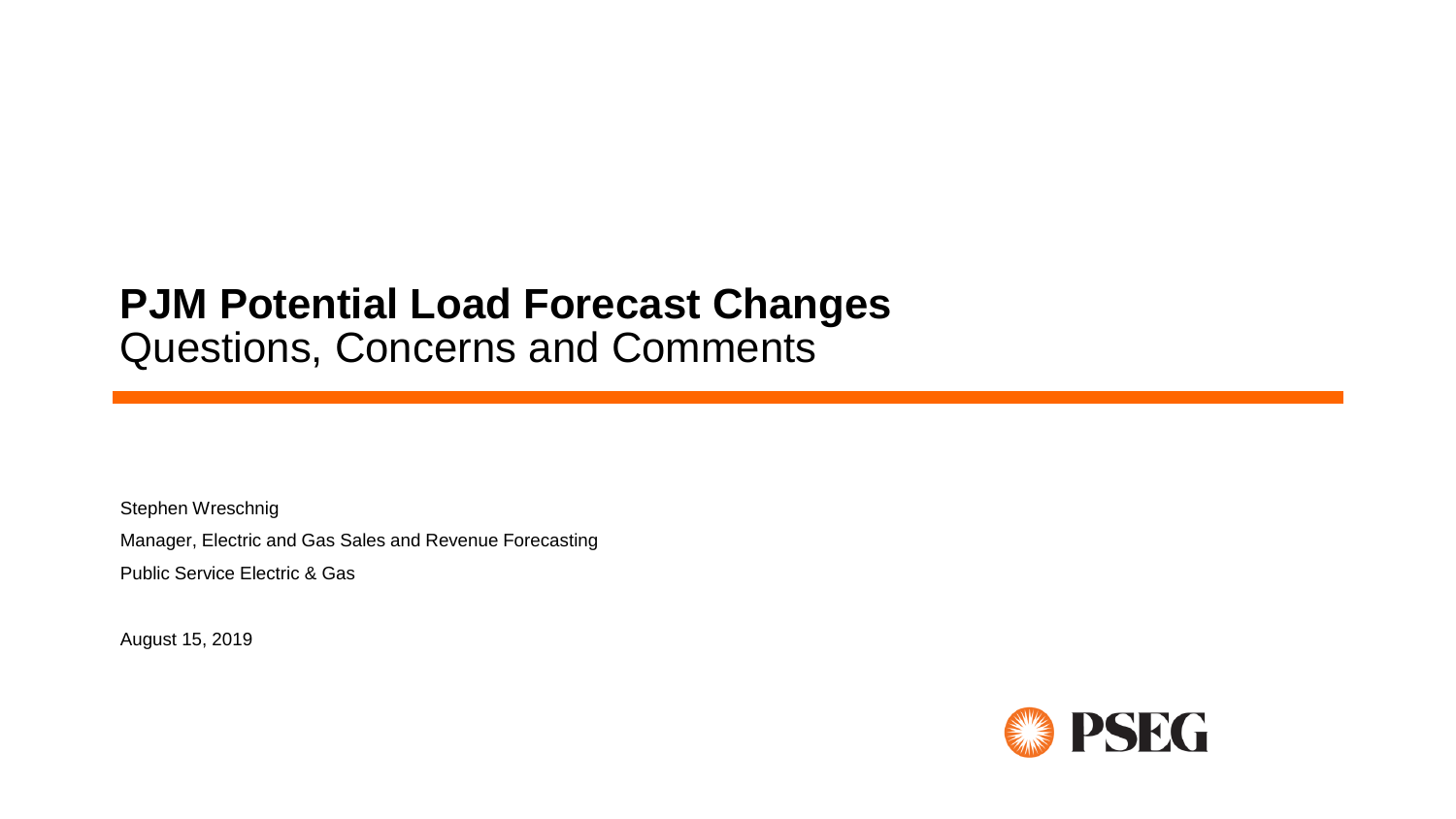#### **Introduction**

PJM has requested that the members of the Load Analysis Subcommittee (LAS) and any stakeholders examine the documents provided for the August 6, 2019 LAS meeting describing proposed load forecast model changes.

After reviewing the materials, I feel that the proposed model by PJM is not ready to be put into production. The questions and issues that the methodology and data utilization raise are serious. These questions are compounded by the fact that the accuracy of the estimation of a key component, non-weather sensitive load, cannot be determined. As a result, I feel that these questions and issues need to be resolved before any further steps are taken.

My questions, comments, and concerns follow. On the next slide, I summarize my thoughts on the various changes that have been suggested and note the slides that contain more detail.

I'm very interested in hearing the opinions of other LAS members and stakeholders in addition to the PJM staff so that a comprehensive discussion of these model changes will follow. This type of discussion is very difficult in the LAS meeting/conference call environment when a great deal of material is presented and the issues are complex.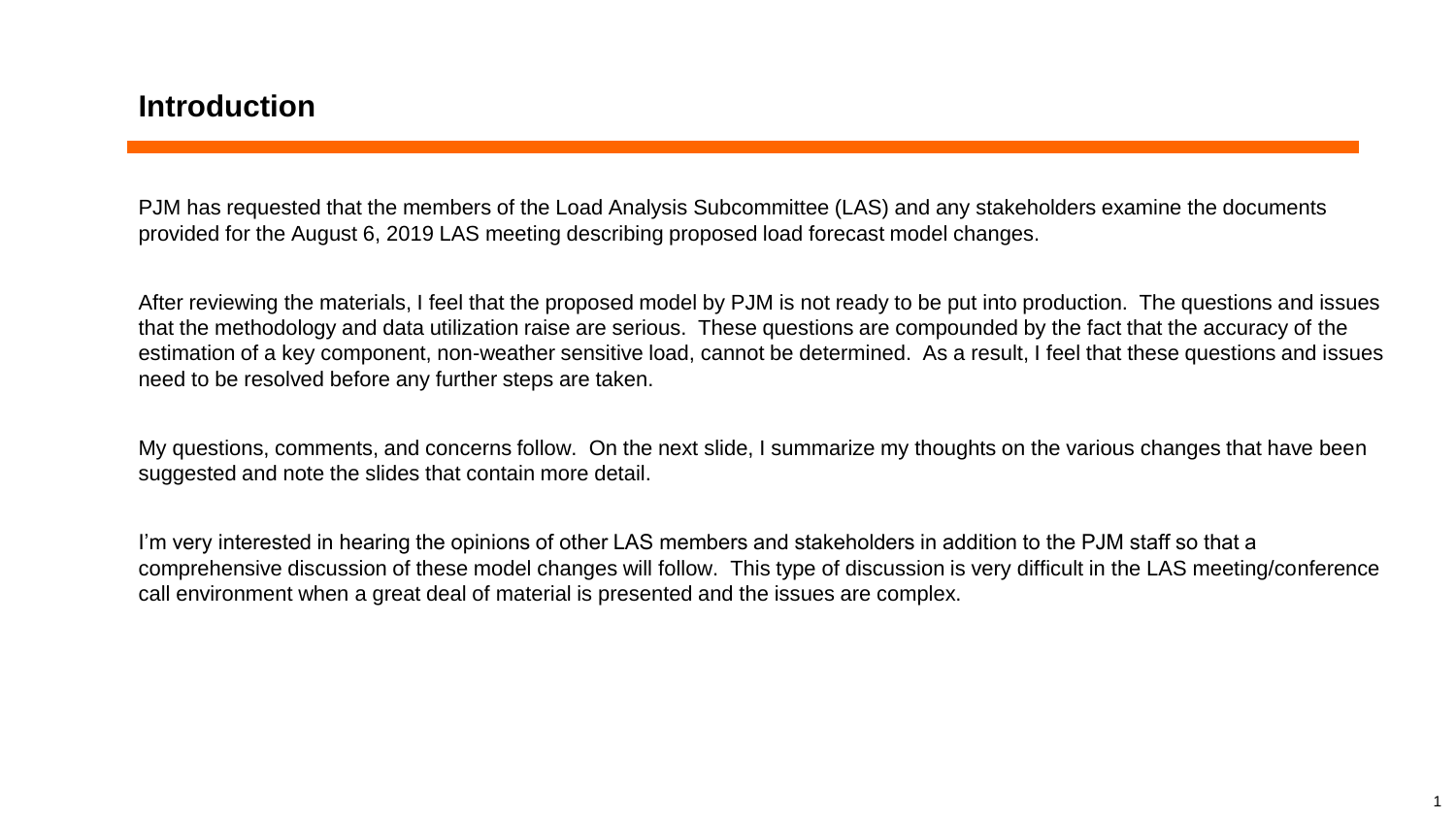## **Summary**

#### **Change # 1 – End-Use Characteristics Slides 3-5**

• Weighting of the Equipment Indices based on annual sales by customer sector would impact the validity of the peak load estimations given varying sector response to weather, and need clarity on some of the non-residential energy drivers.

#### **Change # 2 – Modeling Non-weather Sensitive Load Slides 6-9**

• The two-stage least squares is used inappropriately to estimate base use utilizing equations that, as a result, suffer from omitted variable bias. Also, the limited selection of months and use of yearly binaries is questionable. Both will have a major impact on the validity of the peak load estimations. Additionally, the use of the Other Equipment Index is not clear.

#### **Change # 3 – Modeling Non-weather Sensitive Load Slides 10-12**

• Relying on CDD fails to take humidity into account, and the structure of some of the lag values is questionable. Also, the weighting process is flawed from an omitted variable bias perspective and from a structural form that's inconsistent from the assumed relationship of weather and peak in the peak model.

#### **Change # 4 – Distributed Solar Treatment Slide 13**

• Estimating the relationship between load and solar output should be placed on the list of future model enhancements to enable a better matching of solar capacity to hourly loads.

#### **Change # 5 – Explicit treatment of Plug-in Electric Vehicles Slide 14** Slide 14

• I know of two sources of electric vehicle data that may be useful.

#### **PJM RTO Energy Forecast** Slides 15-16

• The existing model has errors that are constantly increasing while the proposed model has a errors that are constantly decreasing and, I would expect, become increasingly negative over time. The change in the RTO proposed forecast is consistent with a model whose errors are becoming increasingly negative over time.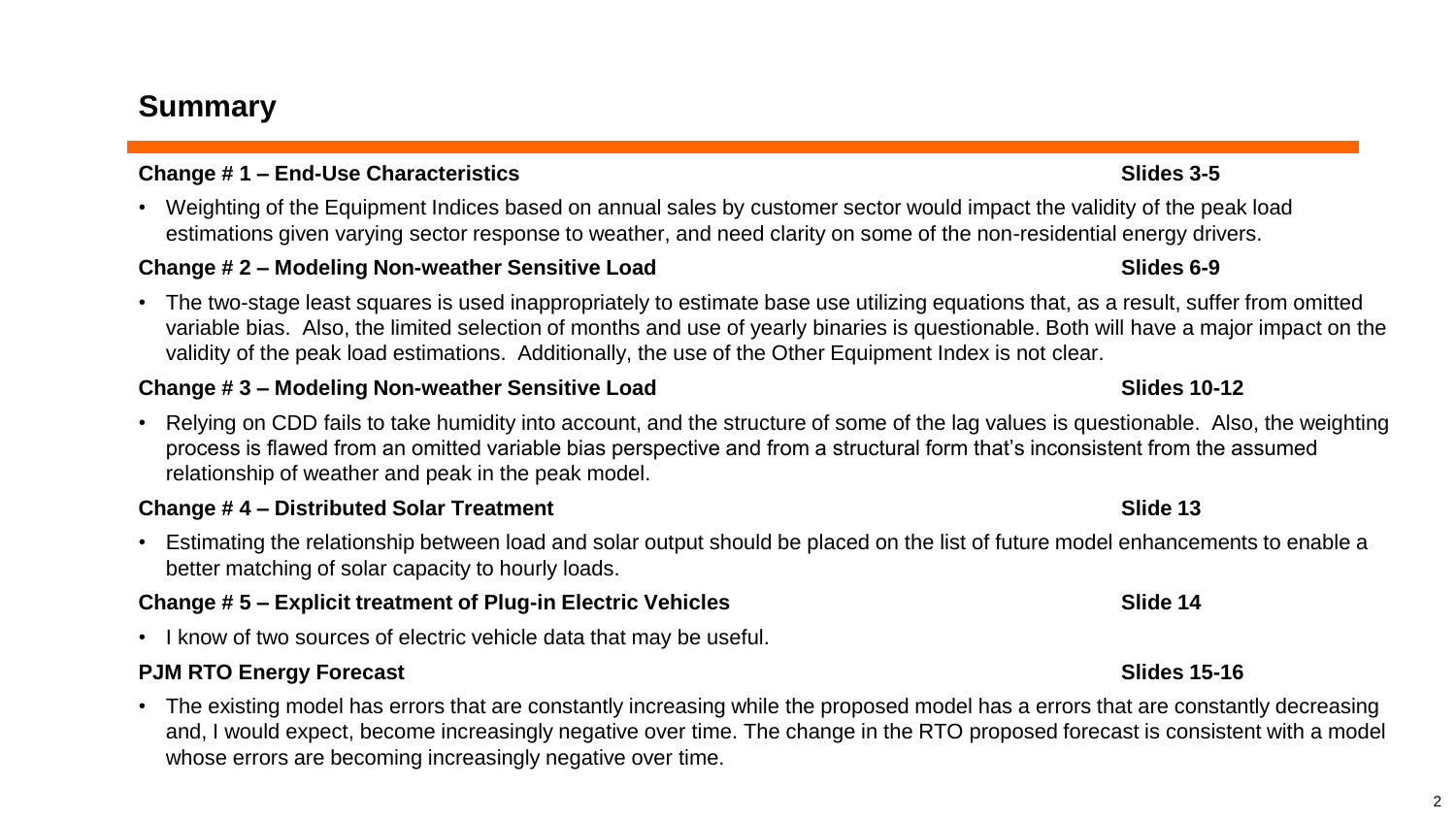## **Change # 1 – End-Use Characteristics**

- Current
	- Equipment indexes are computed for Residential and Commercial sectors based on information from the EIA/Itron. These are then weighted according to Residential and Commercial energy sales from EIA 861 for the last 5 years.
- Proposed
	- Further leverage EIA 861 data. Use to calibrate Equipment Indexes. Historic and forecast weights of different sectors vary over time.

- My understanding is that the Equipment Indices should be efficiency-weighted measures of the appliance stock.
- Weighting the indices annually based on energy sales on an annual basis will cause the aggregate index to fluctuate based on the weather since different sectors have different ranges of weather response.
- This would result in biased estimates of the estimated coefficients in the peak load model as the weather impact and equipment indices are misstated.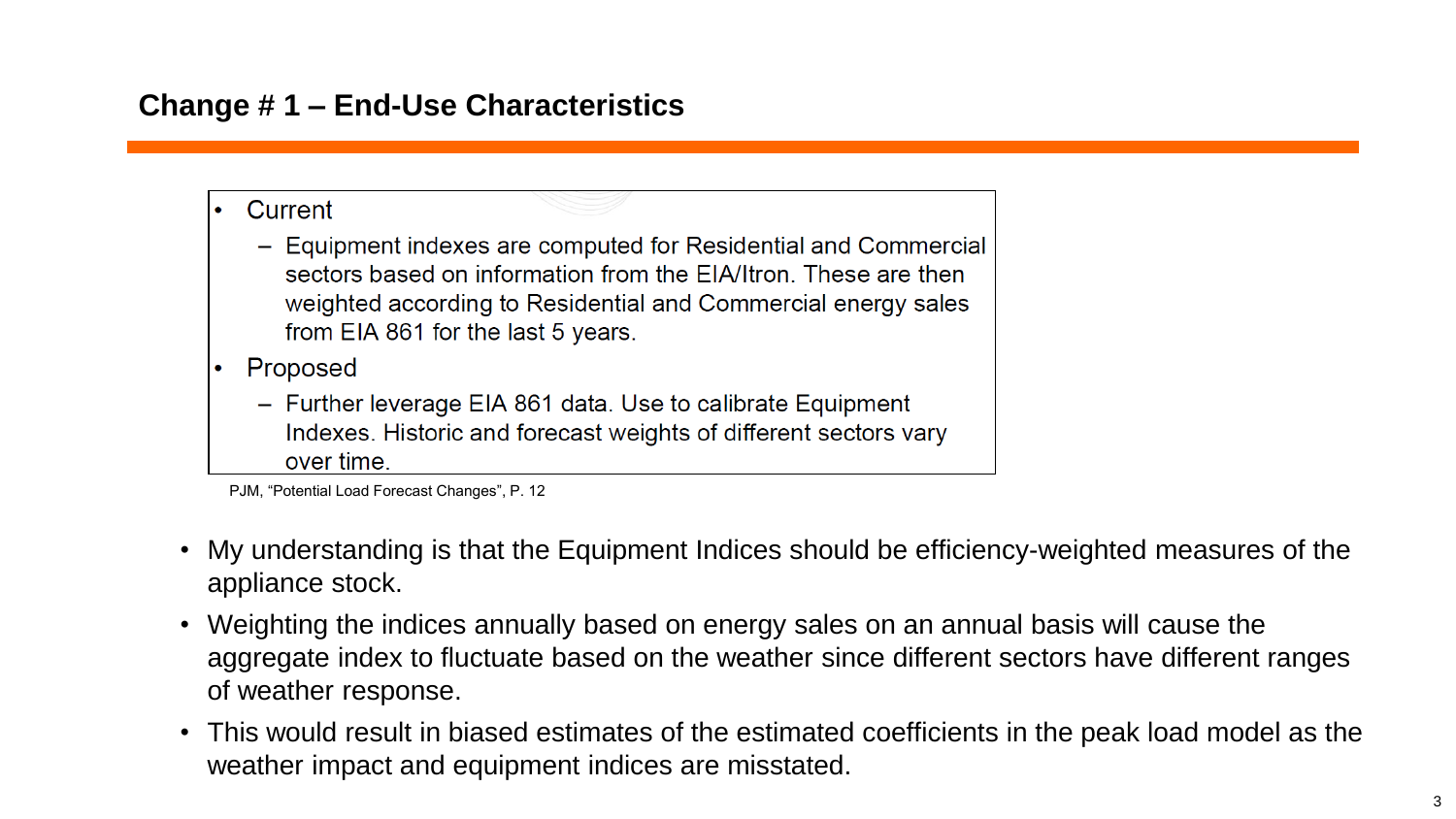

PJM, "Potential Load Forecast Changes", P. 13

- What is the "Working Age Population" in the Commercial drivers supposed to represent? It doesn't seem to be a good measure of commercial employment/activity or of the demand for commercial services. Income-based and population-based measures seem to be better drivers of the demand for commercial services.
- I'm a little confused by the Industrial specification. It appears to be a tautology where: Energy = f(Goods-Producing Output, electricity Used Per Output) = Energy I think that I need some clarification of what you're trying to do here.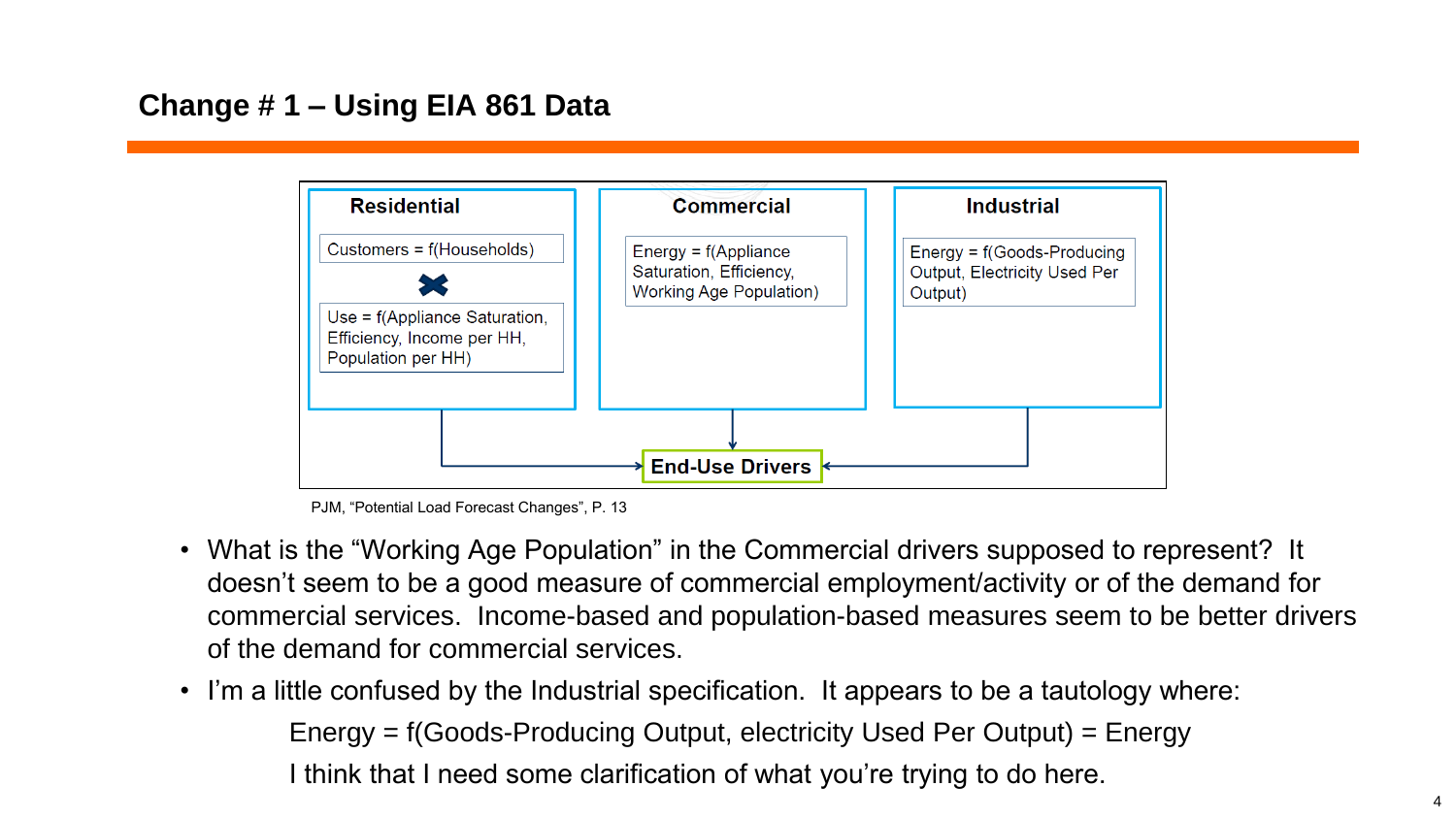## **Change # 1 – Considering Industrial Intensity**



PJM, "Potential Load Forecast Changes", P. 14

• What is Moody's rationale for the abrupt change in the trend that has been seen in the Energy Use Per Output that occurs during the forecast period?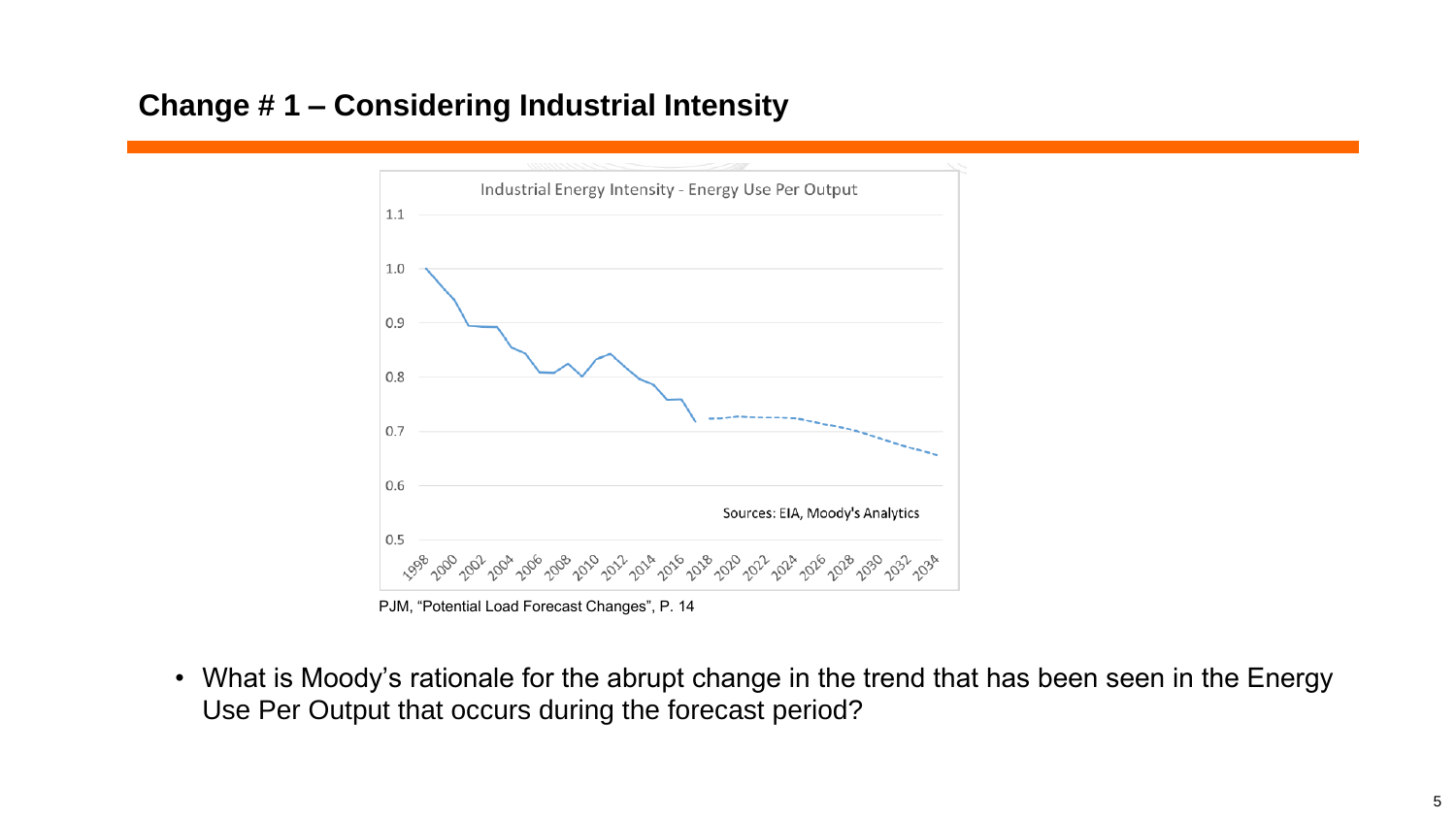## **Change # 2 – Modeling Non-weather Sensitive Load**



PJM, "Potential Load Forecast Changes", P. 11

- I have concerns about the two-stage least squares (2SLS) type estimation process that you're employing.
- It doesn't appear that you're employing 2SLS to create an instrumental variable or to deal with an over identified structural equation that's part of a system of equations – two of the major reasons for using 2SLS.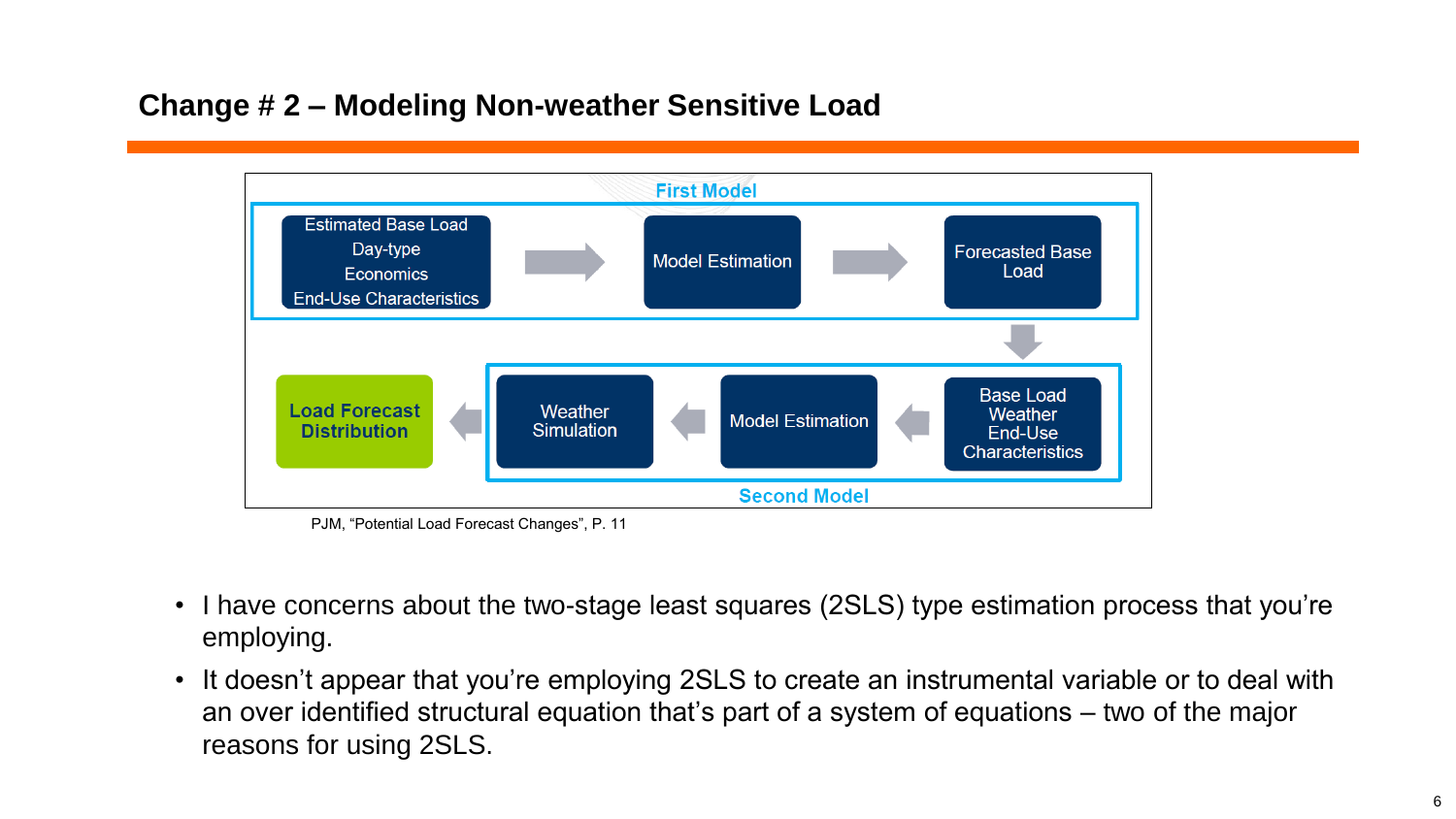- It appears that you're trying to use your two regressions to mimic a technique widely used in natural gas consumption to estimate base use for many years.
	- With gas, the consumption in the summer months is used as an estimate of base load.
	- This works well with gas because the major use for gas is space heating that doesn't occur in the summer.
	- The gas consumption of secondary uses, water heating and cooking, have much lower correlation with weather.
- This technique is, however, much more problematic when dealing with electricity.
	- Electricity, unlike gas, is sensitive to both winter and summer weather.
	- There are no months in the year that have no weather component of electricity consumption
	- There are numerous end-uses for electricity each of which can have their own unique seasonal patterns that may or may not be weather related.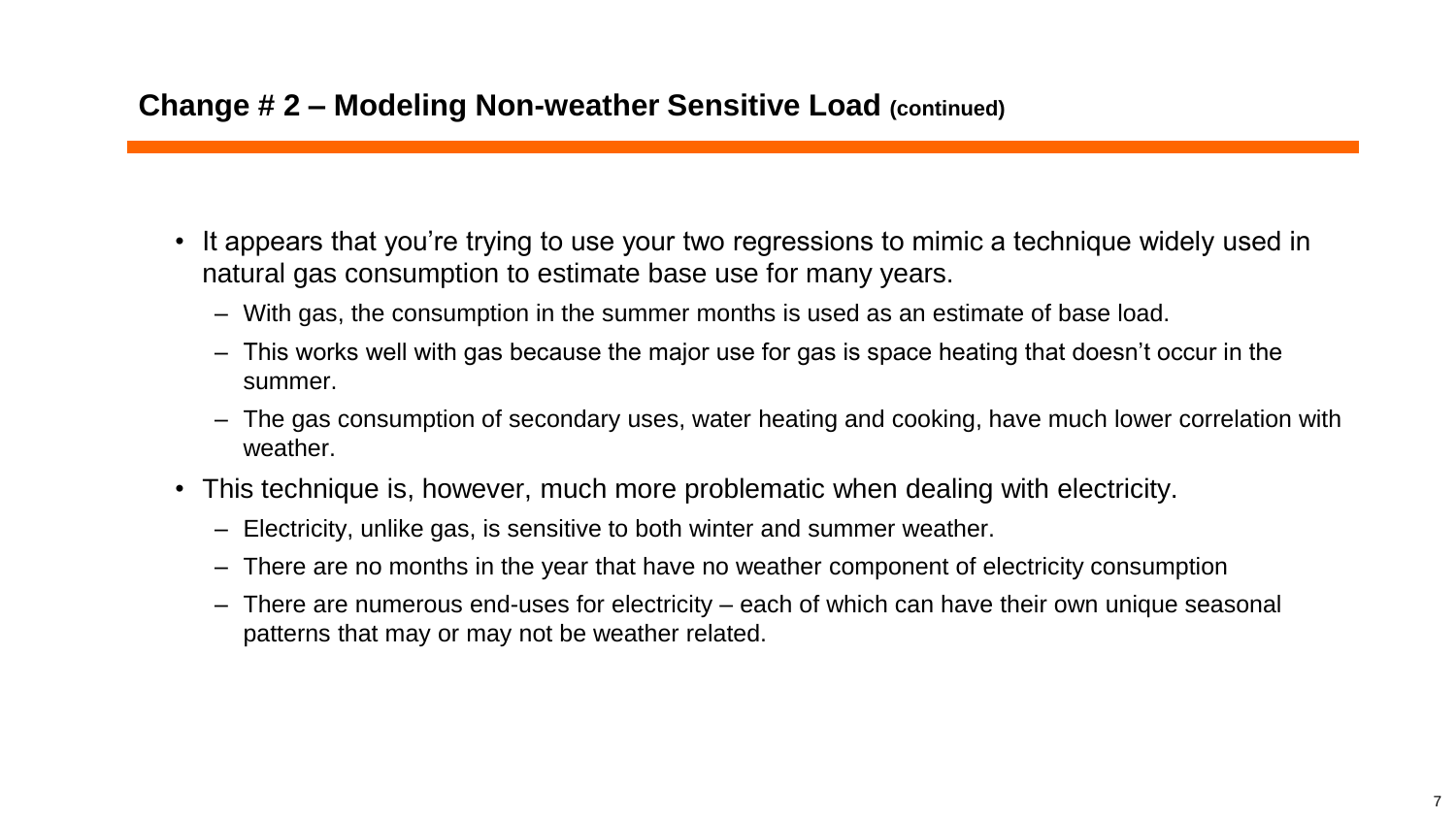#### **Change # 2 – Modeling Non-weather Sensitive Load (continued)**

- Calculated by modeling shoulder month load (Mar-May; Sep-Nov) and accounting for heating and cooling, growth, and weekends

Load = f(Heating, Cooling, Yearly Binaries, Weekend Binaries)

#### **Non-weather sensitive load = Yearly Binaries**

- Limiting your sample to the shoulder months is assuming that the non-weather sensitive load in the other months is a constant multiple of the shoulder month baseload across time (since it is not incorporated into the peak equation with a time varying parameter). This does not seem to be a valid assumption to me and a source of bias in your peak model parameter estimates.
- It appears that the only variable capturing the trend in the non-weather sensitive load over time is the Yearly Binaries. Using binary variables as the only variables to capture annual changes results in the annual binaries capturing all of the omitted variables, such as changing customer class distribution, any imprecision of the weather variables, or any other phenomena. Modeling non-weather sensitive load over time with no explanatory variables appears to be a major shortcoming particularly in a forecast model where changes over time are key.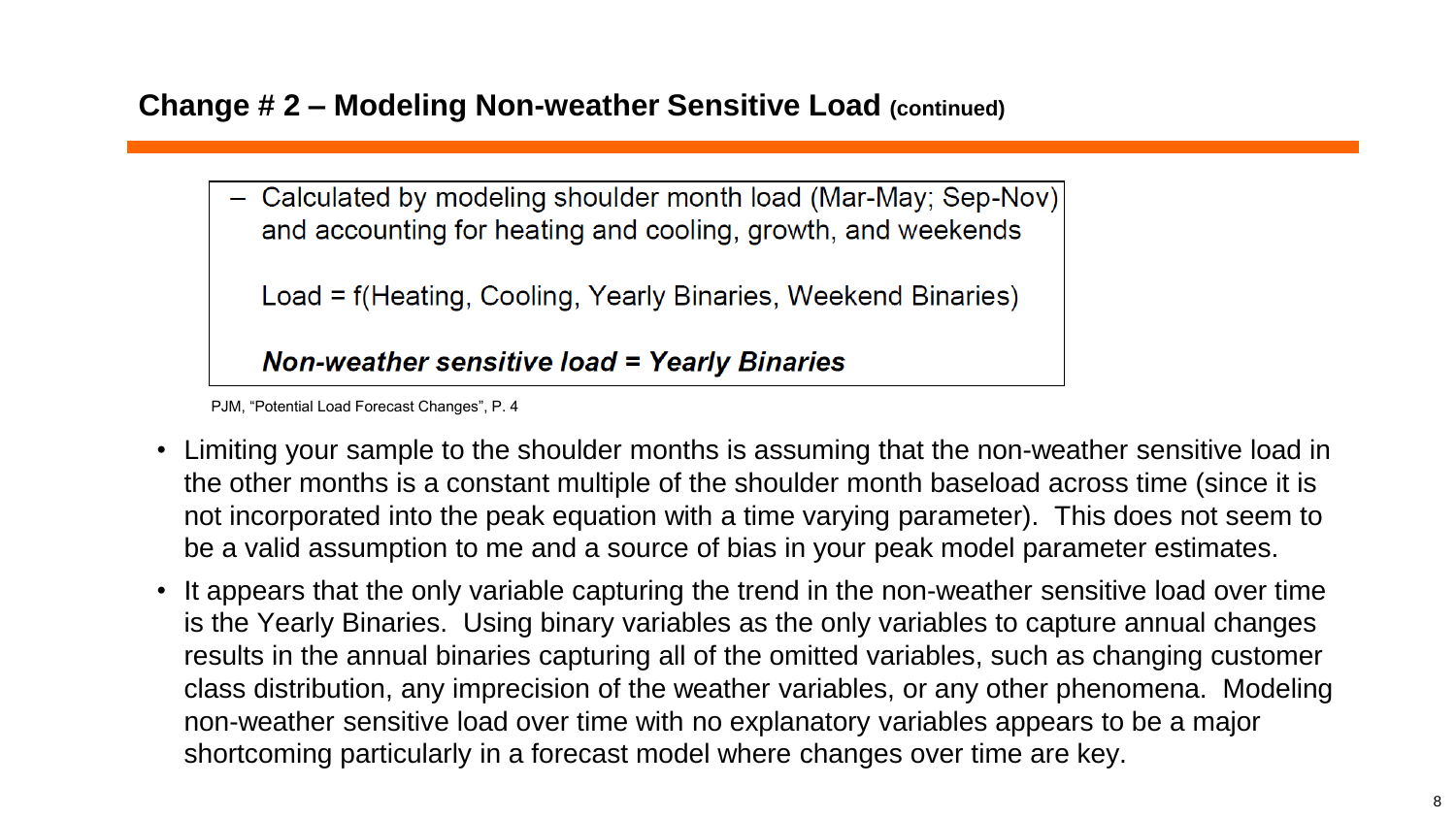### **Change # 2 – Modeling Non-weather Sensitive Load (continued)**

- Proposed
	- Estimate non-weather sensitive load. Forecast using Other Equipment Index and use this as an input to the model.

- If the Other Equipment Index isn't in the non-weather sensitive model specification (per PJM, "Potential Load Forecast Changes", P. 4), how are you forecasting it with the Other Equipment Index?
- If the Other Equipment Index is a rational variable to forecast the non-weather sensitive load, it needs to be part of the non-weather sensitive load estimation equation. That is the manner in which its contribution to the growth of non-weather sensitive load can be quantified and utilized in the forecast.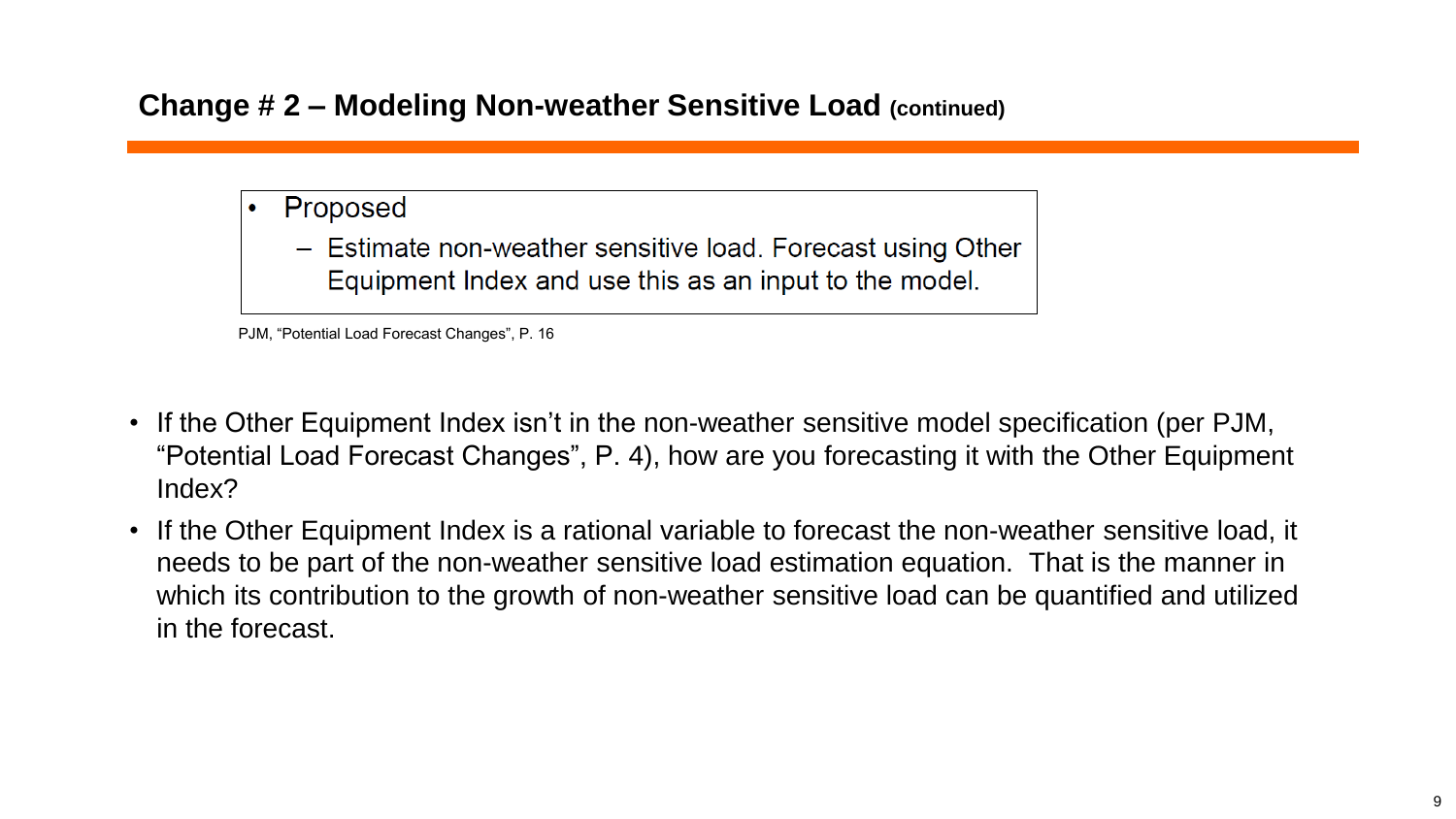## **Change # 3 – Building Weather Variables**

|  | Weather variables used:                                                                                    |
|--|------------------------------------------------------------------------------------------------------------|
|  | - Summer – CDD, Lag CDD, max daily THI                                                                     |
|  | - Winter - 3 Hr MA WWP at time of peak, Average Daily WWP, Lag<br>Average Daily WWP, and Minimum Daily WWP |

- Why are you using both CDD and THI? The general consensus is that cooling load is a function of temperature and humidity so what's the justification of using CDD, a temperaturebased measure?
- Has it been verified that the max daily THI never occurs AFTER the peak?
- What is the basis for the variables that are used in the winter weather variable calculation. Has it been verified that the Minimum Daily WWP never occurs AFTER the peak?
- Why is the average daily WWP variable in the specification when its value may have been significantly influenced by weather that occurred AFTER the peak?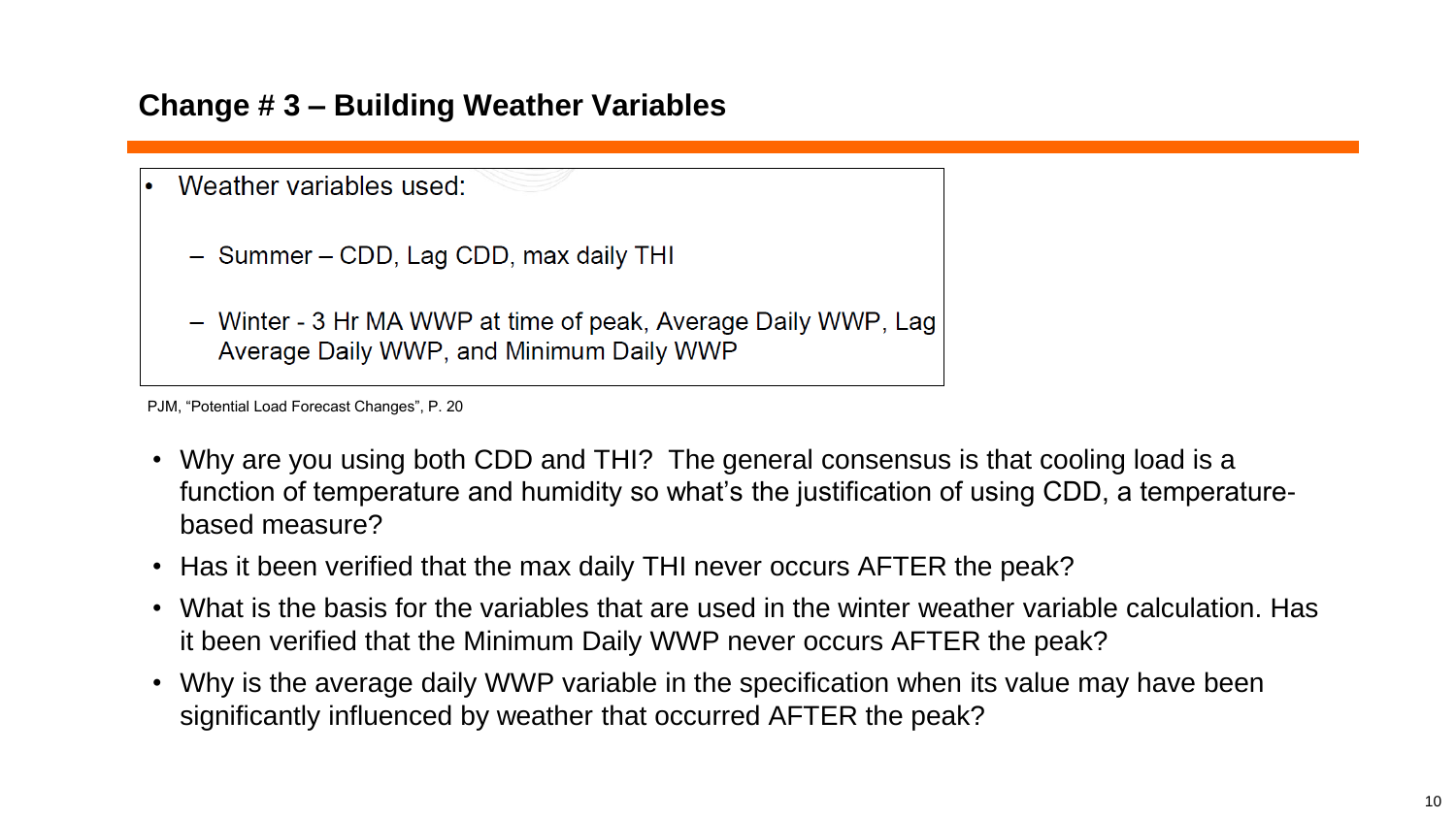#### **Change # 3 – Building Weather Variables(continued)**

Seasonal regression models are run on load for each weather variable. Sum of Squared Errors (SSE) is saved and then the reciprocals are used as the weights (i.e. the less the error, the higher the weight). The end result is a single weather variable for each season that is a weighted composite.

- Why use separate regressions when your results will all be affected by omitted variable bias. Multiple regression is designed to do what you are doing without this issue. In the presence of multicollinearity multiple regression results may be imprecise but not biased. Your regressions produce biased results.
- A further source of bias resides in the equation specifications. If the weather impacts are non-linear, as stated on pages 23 and 25, what is the justification for using a linear function for the weights?
- The weather variables may be considered the most crucial variables in the peak model yet they are relegated to being summarized in a questionable manner. I don't see a justification for this. While saving degrees of freedom in the estimation process makes sense when there are fifty independent variables in the equation, it might be better to combine some of the numerous binary/dummy variables that do not differ significantly. "Wednesday Base" and "Thursday Base" seem to be two likely candidates.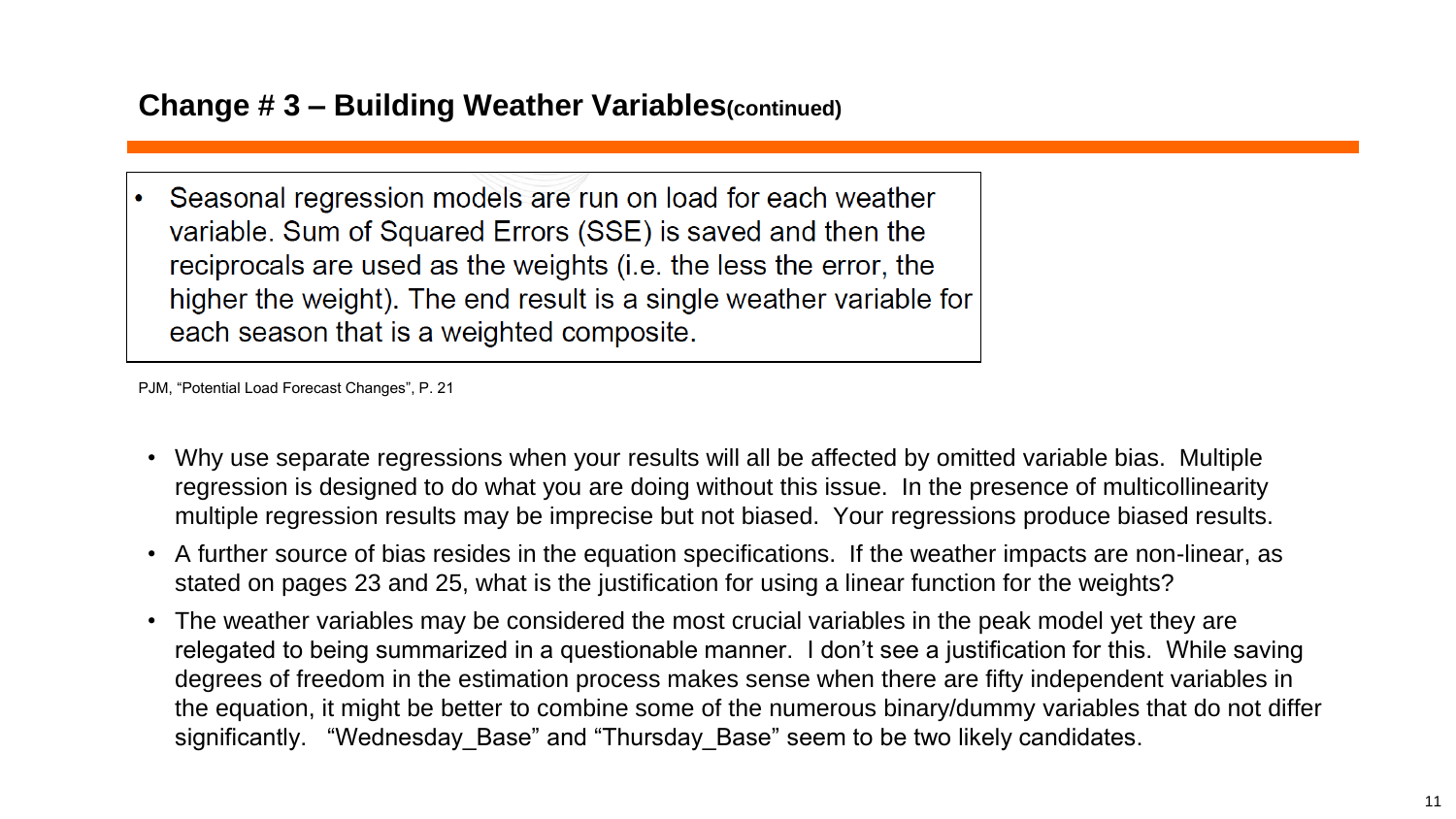### **Change # 3 – Building Weather Variables(continued)**



PJM, "Potential Load Forecast Changes", P. 22

- From the bar chart it appears that the variable with the greatest weight is CDD. It makes no sense, from a modeling perspective, to have the major summer variable be a temperature-only based variable when humidity plays a key role in air conditioning load.
- What is the evidence supporting using a one day lag for CDD? My experience is that the previous overnight weather is the main lagged driver since it captures potential thermal buildup.
- I don't see two inflection points in the graph. I see a red line that understates NCP in the 4-5 range and overstates the NCP in the 0-1 range. What is the evidence supporting the use of a cubic polynomial?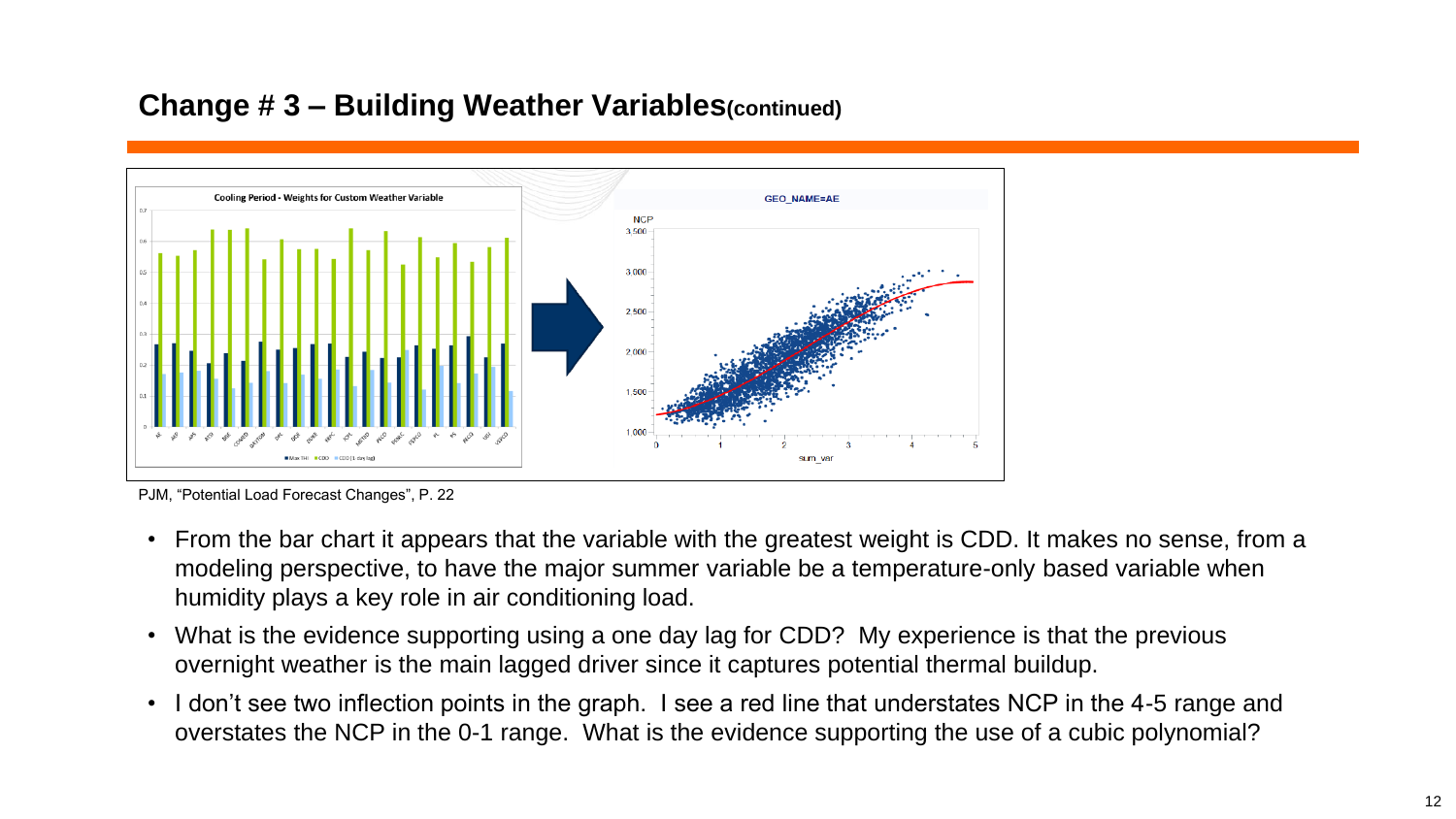## **Change # 4 – Distributed Solar Treatment**

- Current
	- Calculate an average capacity factor at time of peak by season (e.g. HE17 in the Summer). Multiply this by installed capacity to get daily peak reduction attributed to solar. Create gross load peak distribution and then reduce by solar.
- Proposed
	- Calculate historical daily capacity factors. Multiply this by installed capacity and reduce gross load in the forecast simulation.

- Using average daily NEM capacity factors will, most likely, still understate the impact of solar since the peak hour will be a time of higher than average load and higher than average solar generation.
- Perhaps trying to generate the relationship between load and solar output could be placed on the list of future model enhancements to enable a better matching of solar capacity to hourly loads.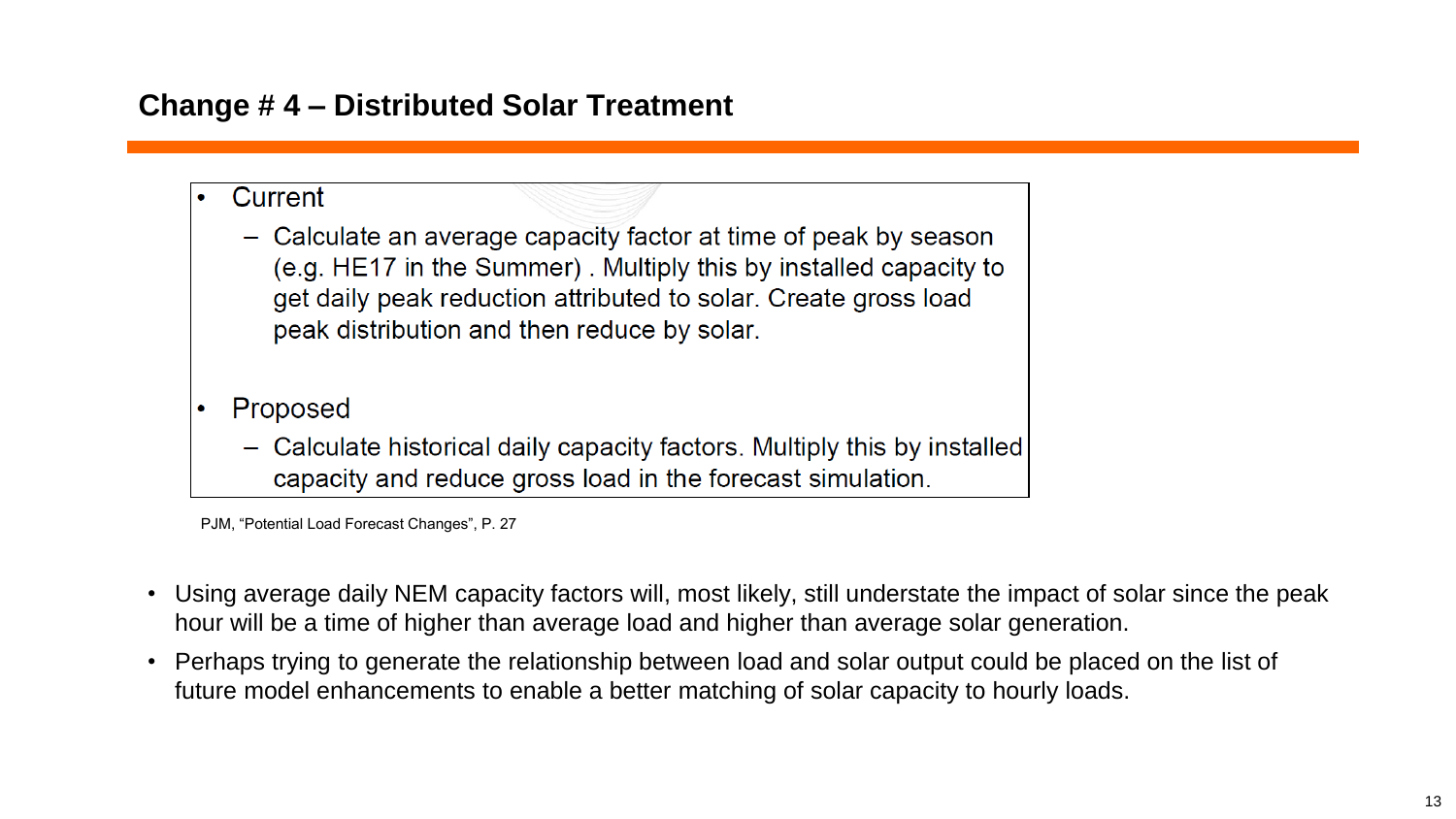## **Change # 5 – Explicit treatment of Plug-in Electric Vehicles**

- Proposed
	- Explicit treatment of plug-in electric vehicles. Would make assumptions about type and time of charging and add to forecasted load. Preliminary adjustment included on later slides. Still a work in progress, additional presentation on the topic.

- A good source of national data is Motorsport Network's web site InsideEVs.com. <https://insideevs.com/news/362819/ev-sales-scorecard-july-2019/> They publish monthly sales totals by make and model and have a listing of vehicle characteristics. It's not downloadable but, I have been keeping track and have a SAS dataset that I can provide if you wish.
- A source of data by state is from the Alliance of Automobile Manufacturers. <https://autoalliance.org/energy-environment/advanced-technology-vehicle-sales-dashboard/> This data is only disaggregated by ATV category, Fuel Cell Vehicles, Battery Electric Vehicles, Plug-in Hybrid Vehicles, and Hybrid Vehicles. It, again is not downloadable and very awkward to obtain. I've just kept track of New Jersey which I can provide if you wish.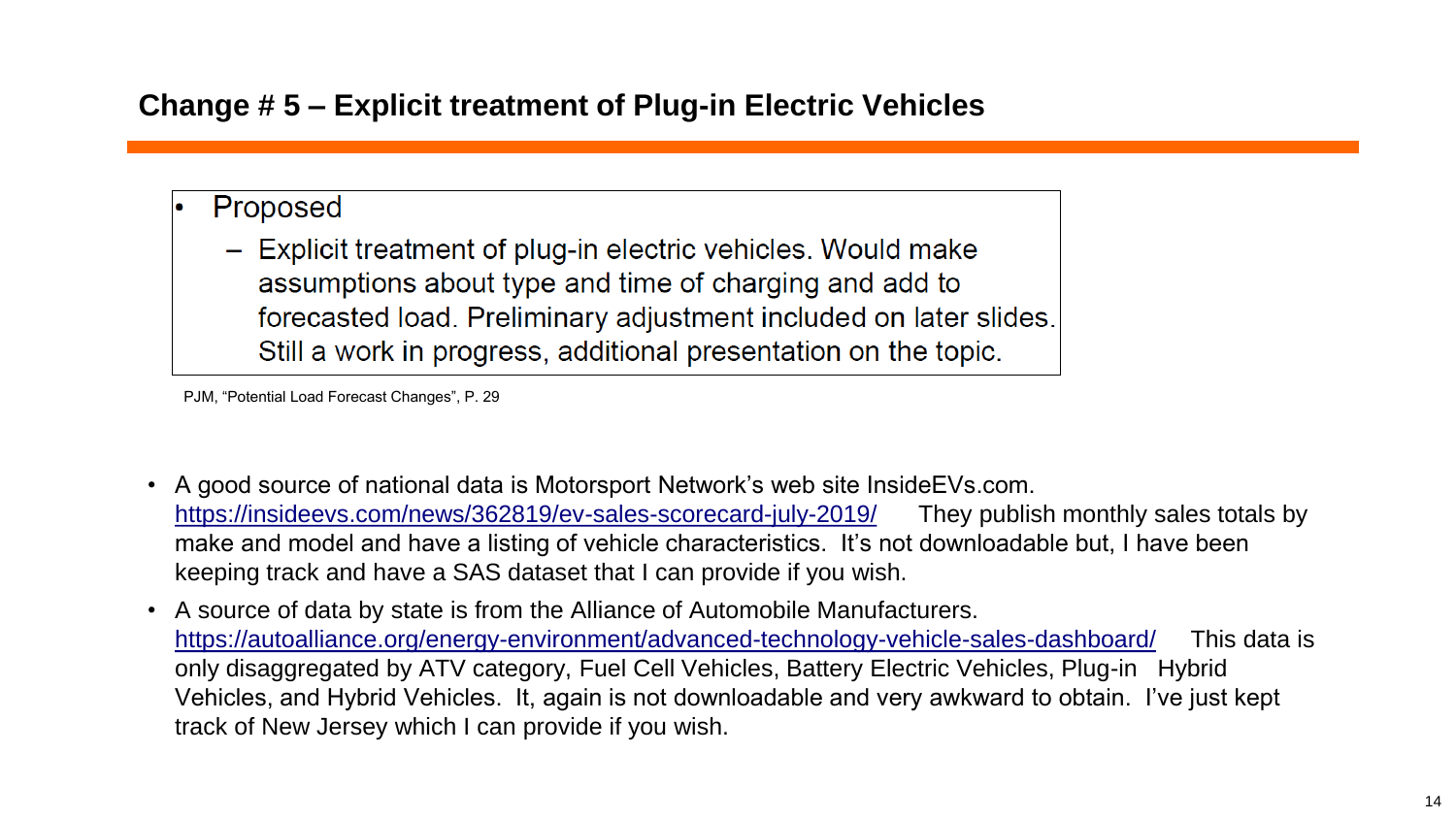## **PJM RTO Energy Forecast**



PJM, "Potential Load Forecast Changes", P. 48

- I glean from these graphs that the existing model has errors that are constantly increasing while the proposed model has a errors that are constantly decreasing and, I would expect, become increasingly negative over time.
- I don't see an improvement in the forecasting capabilities, just a change in the direction of the bias of the models.